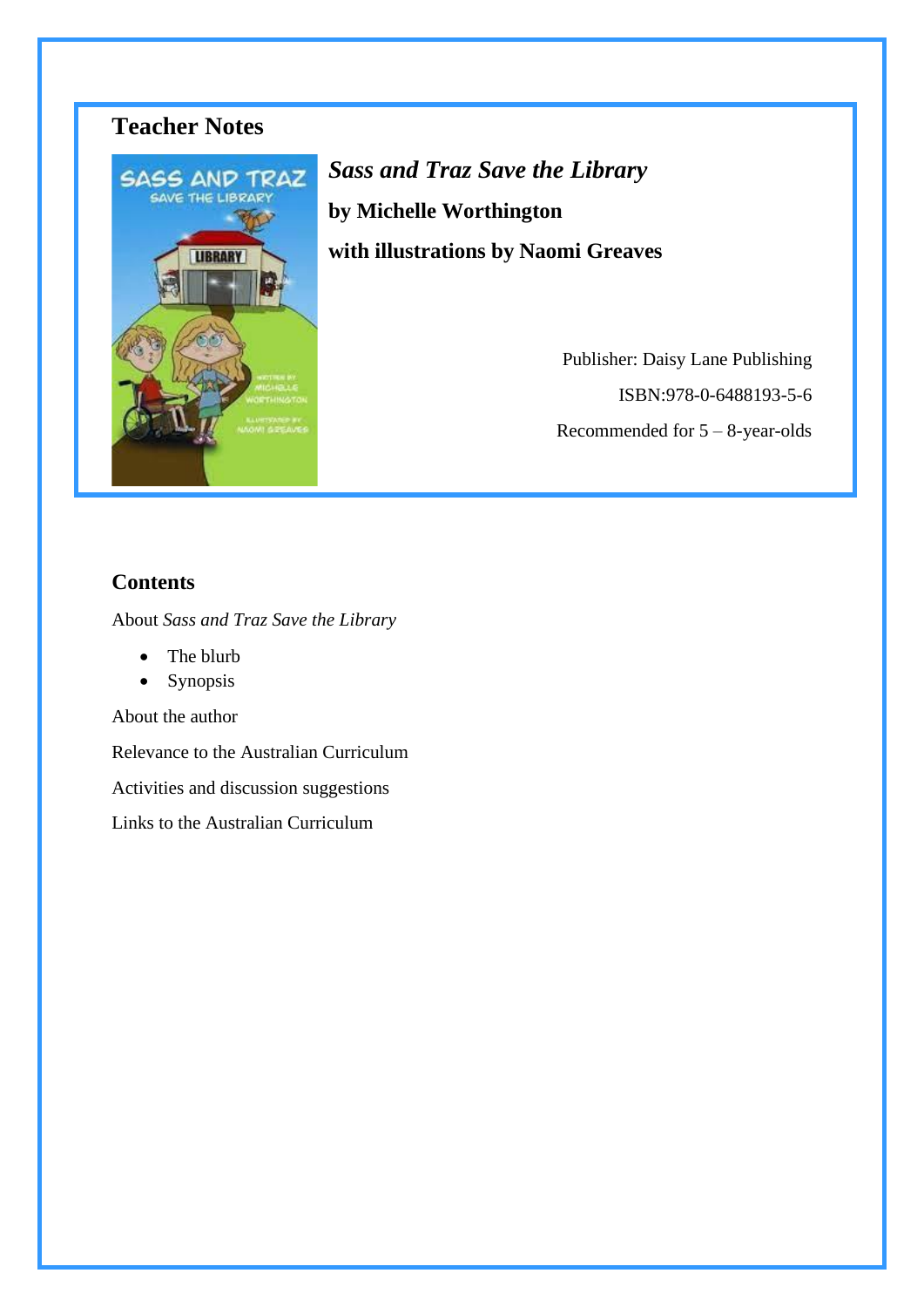## **About** *Sass and Traz Save the Library*

*Sass and Traz Save the Library* is a celebration of libraries, books and story and their ability to inspire lifelong learning through a love of books.

The book shows a library to be a community hub where people can meet, feel welcome and accepted, and be safe,

It demonstrates the power of books to take us to different worlds, both real and imaginary, and to discover the history of the natural as well as the human world.

Libraries mean different things to different people, but at their heart, they are storehouses of human treasure. As Ms Burns, the librarian tells the pirates who seek treasure of a different kind:

'A pirate may be richer in silver, gold and jewels than any king or queen alive, but unless you discover how wonderful books are, you will never know what real treasure is.' (p25)

## **The blurb**

Sassafras and Alcatraz are twins who couldn't be more different, except for the fact that they love their local library.

The librarian, Ms Burns, tells them the library is going to be demolished and there is nothing she can do about it.

That is, until the library itself finds a way to help.

Can they work together to find a way to stop the council and save the library before it is too late?

### **Synopsis**

Sass and Traz are twins who are different in almost every way except for their pointed faces, green eyes and yellow hair; and most importantly — their love of books and their local library.

While their mother is coaching their big brother's football team on the weekend, they spend time in the library, which overlooks the oval. Ms Burns, the librarian and their mother's best friend, keeps an eye on them.

One Saturday when they arrive at the library, they find a very distressed Ms Burns. She explains that Mayor Carter plans to demolish the library to make way for a carpark and that there is nothing they can do to prevent it.

However, it seems the library itself has different ideas.

When Sass goes to the basement to gather packing boxes, she accidentally releases some Dewey Decimal Cards from the old filing cabinets, also stored there. And that's where the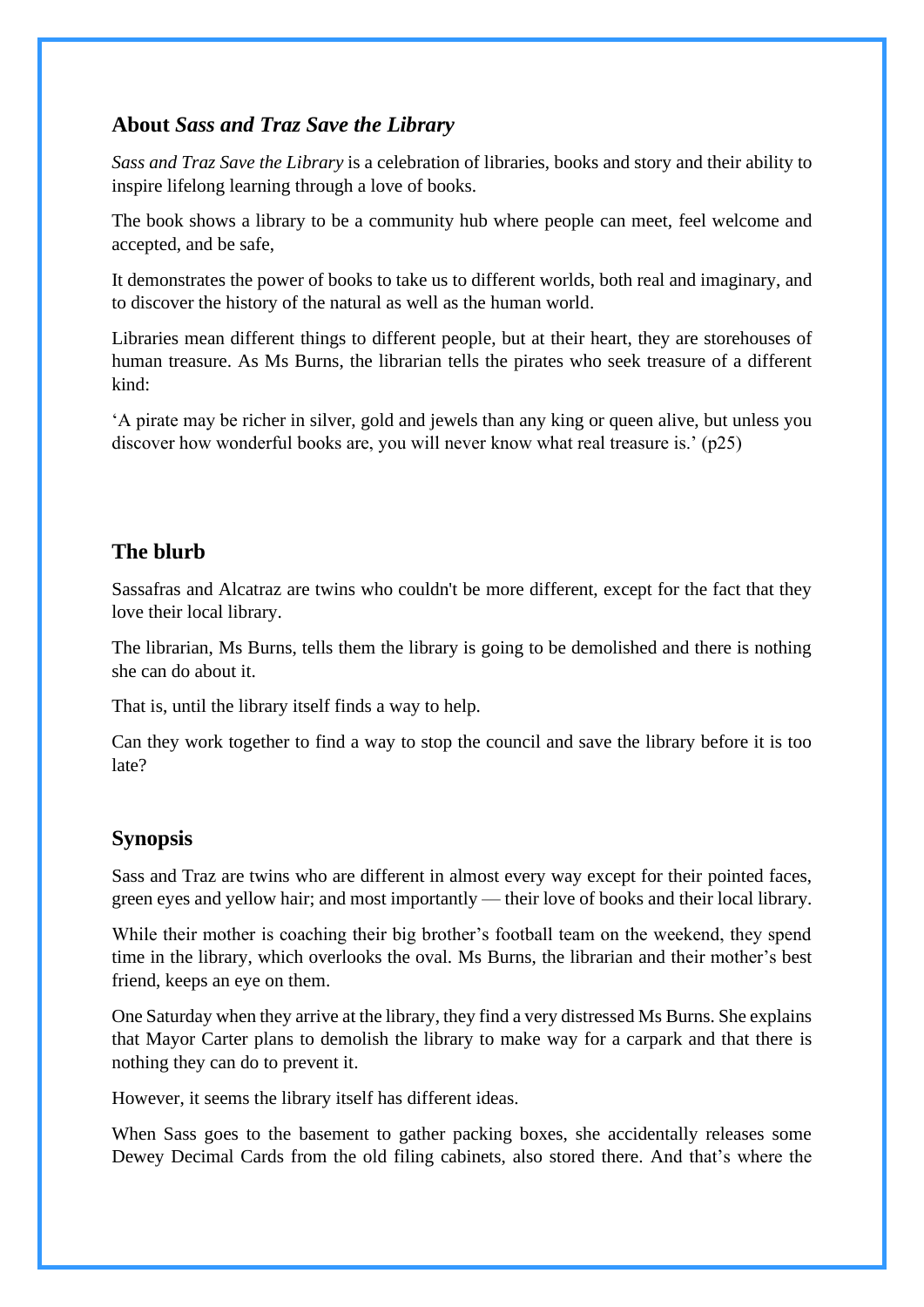magic begins as book characters come to life and Ms Burns and the children try to enlist their help to save the library.

First come the pirates looking for treasure. They are not the least bit interested in stories until Ms Burns convinces them that stories are treasure and that reading might even help them spell the words on their tattoos correctly.

Next to arrive is King Arthur and his knights. Ms Burns is especially taken with Sir Lancelot.

In a stroke of genius, Einstein is summoned to solve the problem.

Each is determined to overturn the mayor's decision in their own way but find that they have no power once they attempt to leave the library.

Finally, it is a whole bunch of tiny dinosaurs, summoned by the mayor himself, who torment him and help him make a better decision for the library's future.

### **About the author**

Michelle Worthington is an international award-winning author having published 20 children's books. Two-time winner of the International Book Award and finalist in the USA Best Book Awards. Michelle also received a Gellett Burgess Award and a Silver Moonbeam Award for her contributions to celebrating diversity in literature. She is also an awardwinning Screen Writer, loves coffee and camping and is a real-life book fairy.

Find out more about Michelle from her website: [https://www.michelleworthington.com/.](https://www.michelleworthington.com/)

## **Relevance to the Australian Curriculum**

*Sass and Traz Save the Library* is a useful resource for teaching in the Literature and Literacy strands of the English Curriculum Years 2 and 3. It is great for reading aloud or used as a set class text.

It can be used as a springboard for developing skills in listening, speaking, reading, writing and creating as children listen to and engage with the text for enjoyment.

Extension suggestions provide ways of linking the story with other curriculum areas including maths and technology.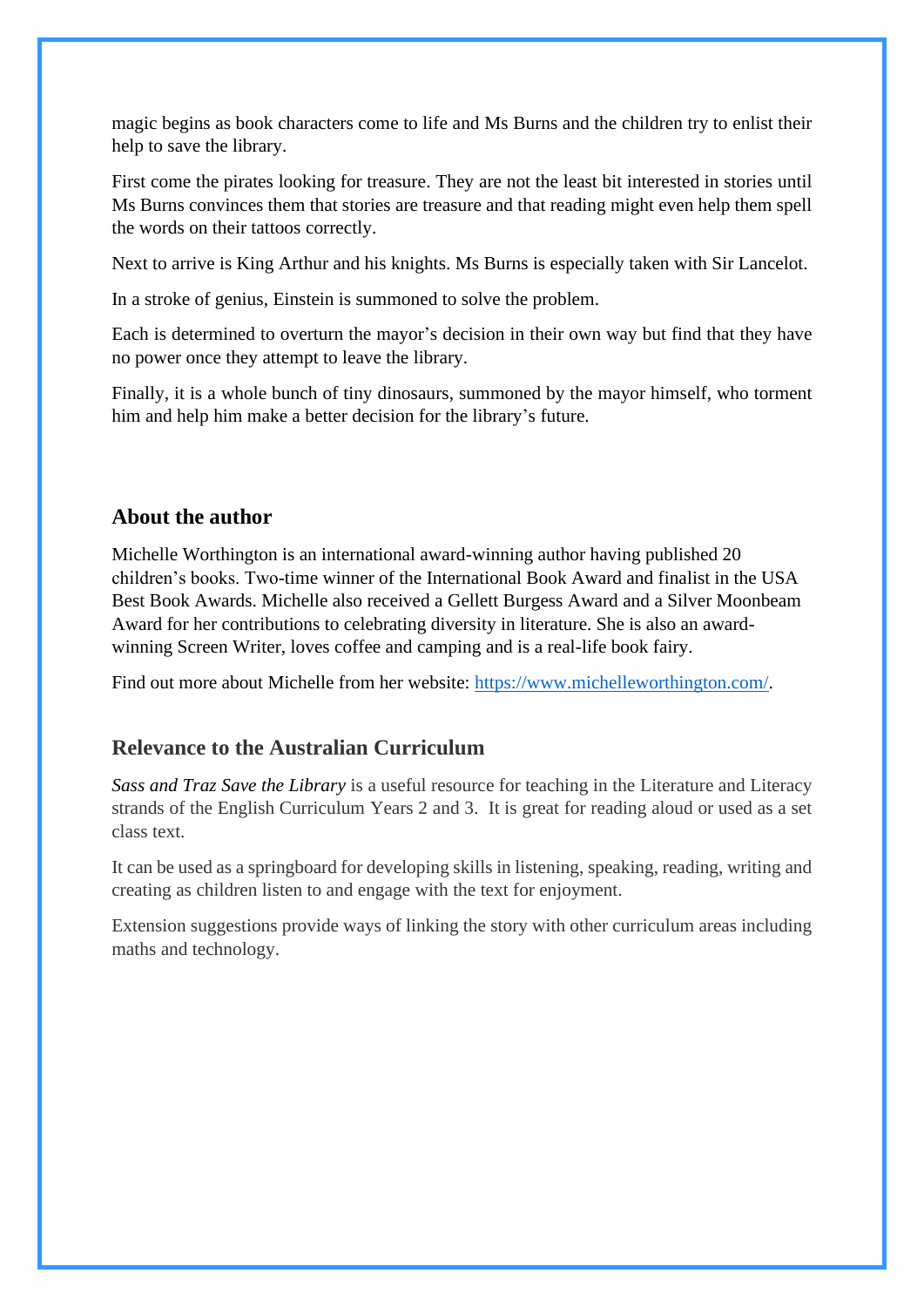### **Activities and discussions**

#### **How important is the local or school library to you?**

The Australian Children's Laureate 2020-221, Ursula Dubosarsky, wrote a letter to all Australian children. You can read it [here.](https://www.childrenslaureate.org.au/read-for-your-life) In the letter, Ursula urges children to join their local library and 'Read for your life'.

How often do you visit the library?

How many books do you borrow each visit?

Are libraries just for books?

What other activities do you engage in at the library?

What do you like best about your library?

How could your library be improved?

The Mayor of Greensville had a different idea about the value of libraries. What were his thoughts? (p 72)

#### **Become a library warrior**

What do you think of libraries? Are they important? Why or why not? (What does Einstein say about libraries? p75)

What things can you do in your library? (What does Ms Burns say? p 69-70)

How would you feel if your library was closing?

Write a letter to your town council telling them why libraries are important.

Celebrate [Library Lovers Day.](https://new.alia.org.au/libraryloversday)

Write a letter to a librarian telling them how much you appreciate what they do.

Interview a librarian to find out what their job entails.

#### **Design your dream library**

What facilities would your dream library have? How would it be furnished and decorated? When would it be open? Who could use it?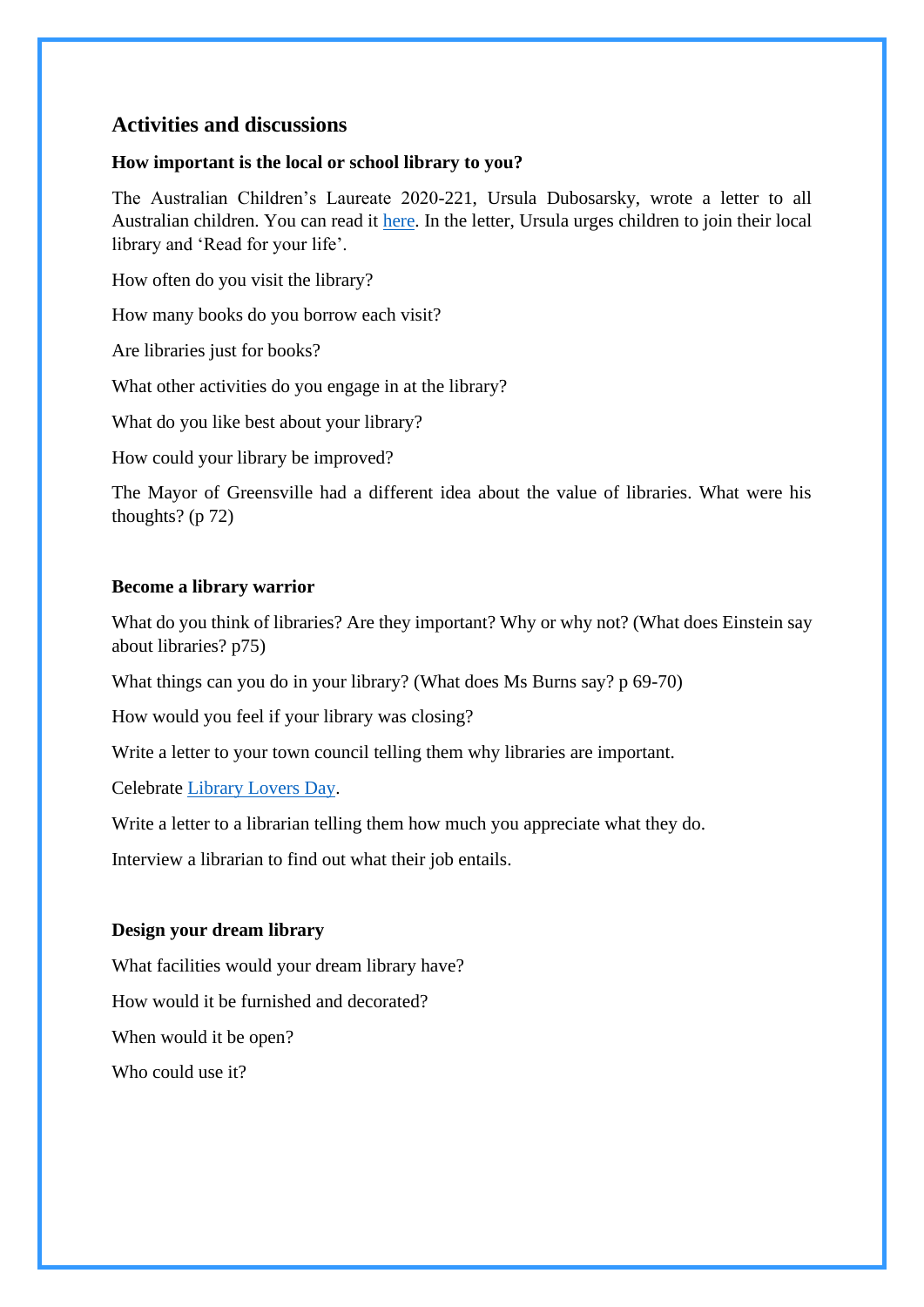#### **Stocking your dream library**

What books would you buy first to stock the shelves?

Have each child list ten of their favourite books.

Compare the lists to see which books are most popular by tallying how many times each book is selected.

#### **The magic of books**

In *Sass and Traz Save the Library*, story characters come to life through magic. Magic is a feature of many stories. List stories in which magic either creates or helps to solve a problem.

How is magic important to saving the library in *Sass and Traz Save the Library*?

#### **Nicknames**

Sass and Traz are nicknames. They are shortened version of longer names.

Discuss the children's names. How many of them are shortened (or lengthened) to create nicknames?

Discuss reasons for using nicknames.

#### **Word families**

twins, two, twice, twenty, twelve

#### **The Dewey Decimal System**

Investigate the Dewey Decimal System.

What is it for?

How does it work?

Find out the numbers that relate to things you are interested in. Write a list of three to five things you would like to know more about. Find out what numbers are used to catalogue them in the library. Then look in the library at those numbers for books.

Write down the topics you are learning about in class. Find out what numbers are used to catalogue books on those topics to make research easier.

In which numbers would you look to find information (non-fiction) about pirates, knights, Albert Einstein, dinosaurs?

How would you find stories about pirates and knights and scientists? Discuss the different ways fiction books are arranged compared to non-fiction books.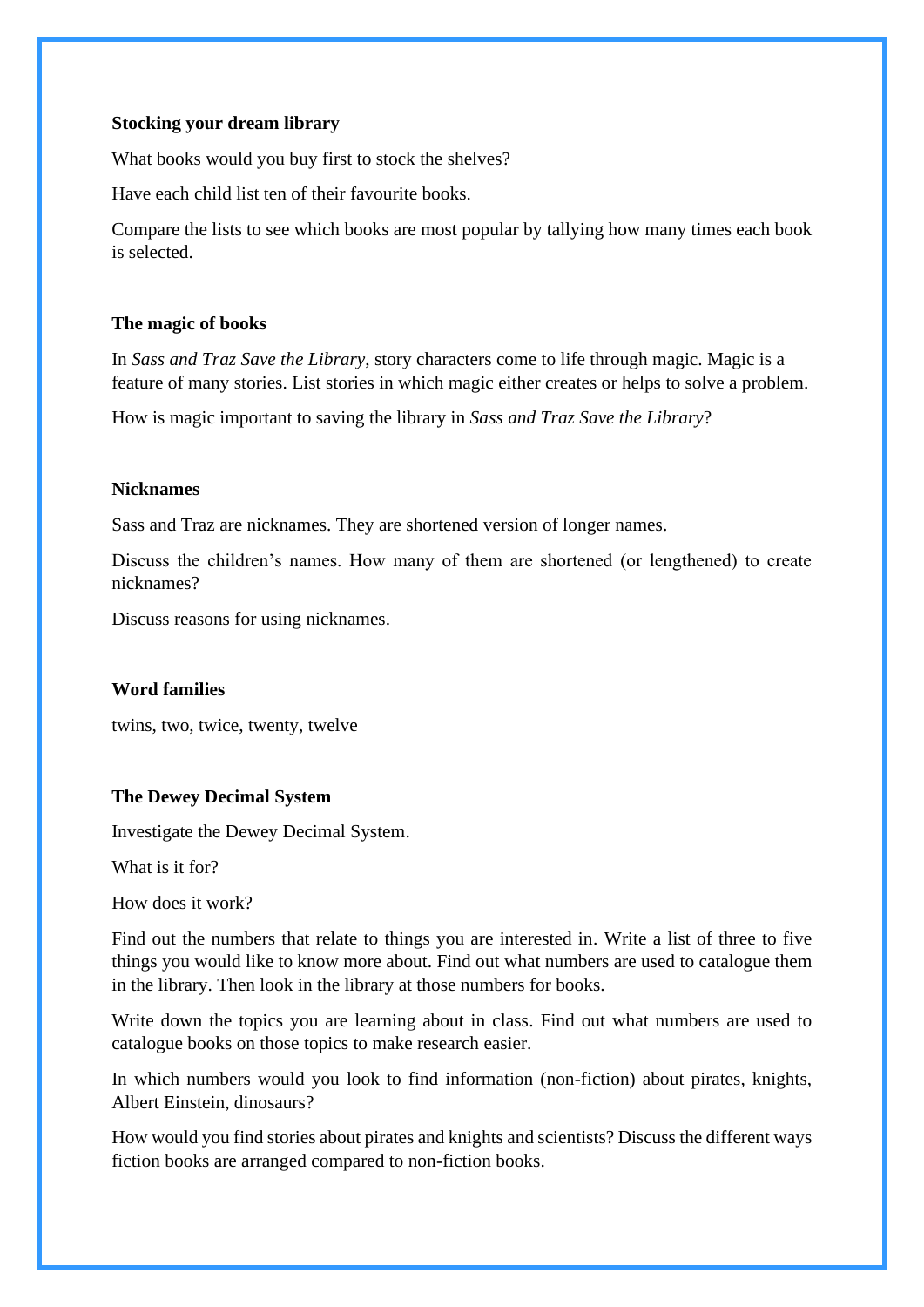#### **Accessing books in the library**

In modern libraries, most tasks are computerised. Compare this with how Ms Burns completed her tasks.

Discuss with parents and grandparents, teachers and librarians how they found books they wanted to read when they were young. Find out how they borrowed books and compare it with what happens now.

#### **Character descriptions**

Write character descriptions for each of the main characters:

Sass Traz Ms Burns Mother Brother Max Mayor Carter Captain Blackbeard King Arthur Sir Lancelot

Einstein

Compare Sass and Traz. They are twins. How are they alike? How are they different? What twins do you know? How are they alike? How are they different?

#### **Creative thinking and writing**

What other characters might have come out of the drawers?

Who would you like to have seen come out of the drawers? Write that episode or chapter for the book.

#### **One man's trash is another man's treasure.**

Discuss the idiom as it relates to children's likes and dislikes.

'The library is full of treasure,' shouted Ms Burns. (p22)

Compare how Ms Burns feels about the library with how the mayor feels.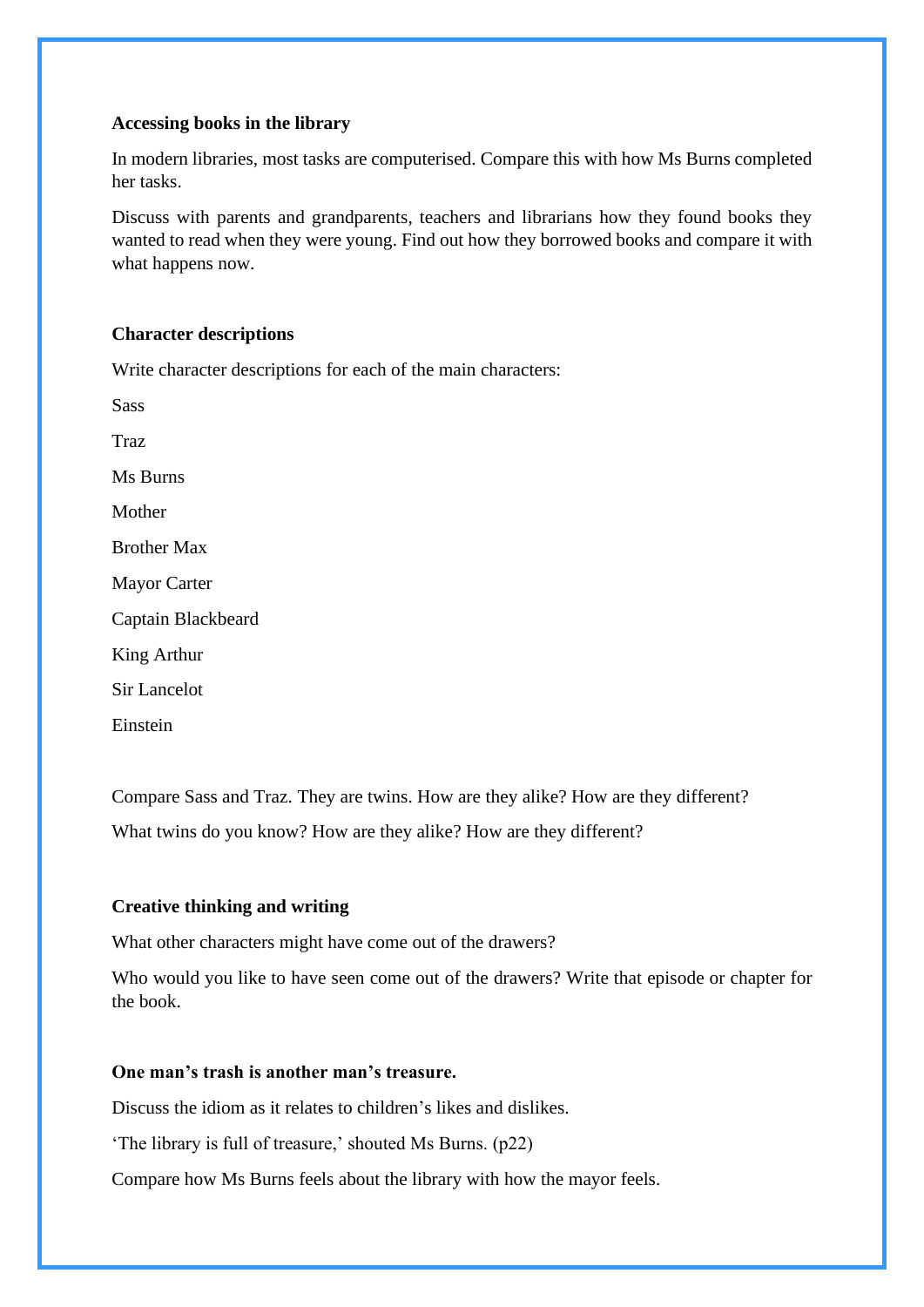#### **Story within a story**

Ms Burns read the pirates a story about The Pink Pirate. Captain Blackbeard said that girls can't be captains. Do you agree? Why or why not? (busting stereotypes)

Ms Burns read King Arthur and the knights a story about Dane the Knight. Dane wasn't like other knights. How was he different? How did he save the day? What lesson can we learn from Dane?

Einstein tells a story to the mayor. What is his story? How does he hope the story will influence the mayor? Did his story have the desired effect?

#### **Pirates**

What other pirate stories do you know? (Michelle's book *The World's Worst Pirate*)

Who is Blackbeard?

What do you know about pirates?

What are the points on a compass and what are they used for? The pirates misspelled them. Draw a picture of a compass and write on the directions, spelling them correctly.

What are some words the pirates may have tattooed on their arms? Find out how to spell the words correctly.

How do you look up the spelling of a word if you don't know how to spell it correctly?

#### **Knights**

Who is King Arthur?

Who is Sir Lancelot?

What other books about knights do you know?

What is a knight? What do they do? What do they wear?

Why does Sir Lancelot speak differently?

How do they want to solve the problem of the library?

What was Ms Burns's reaction to Sir Lancelot? How did the author let you know about her feelings without actually telling you?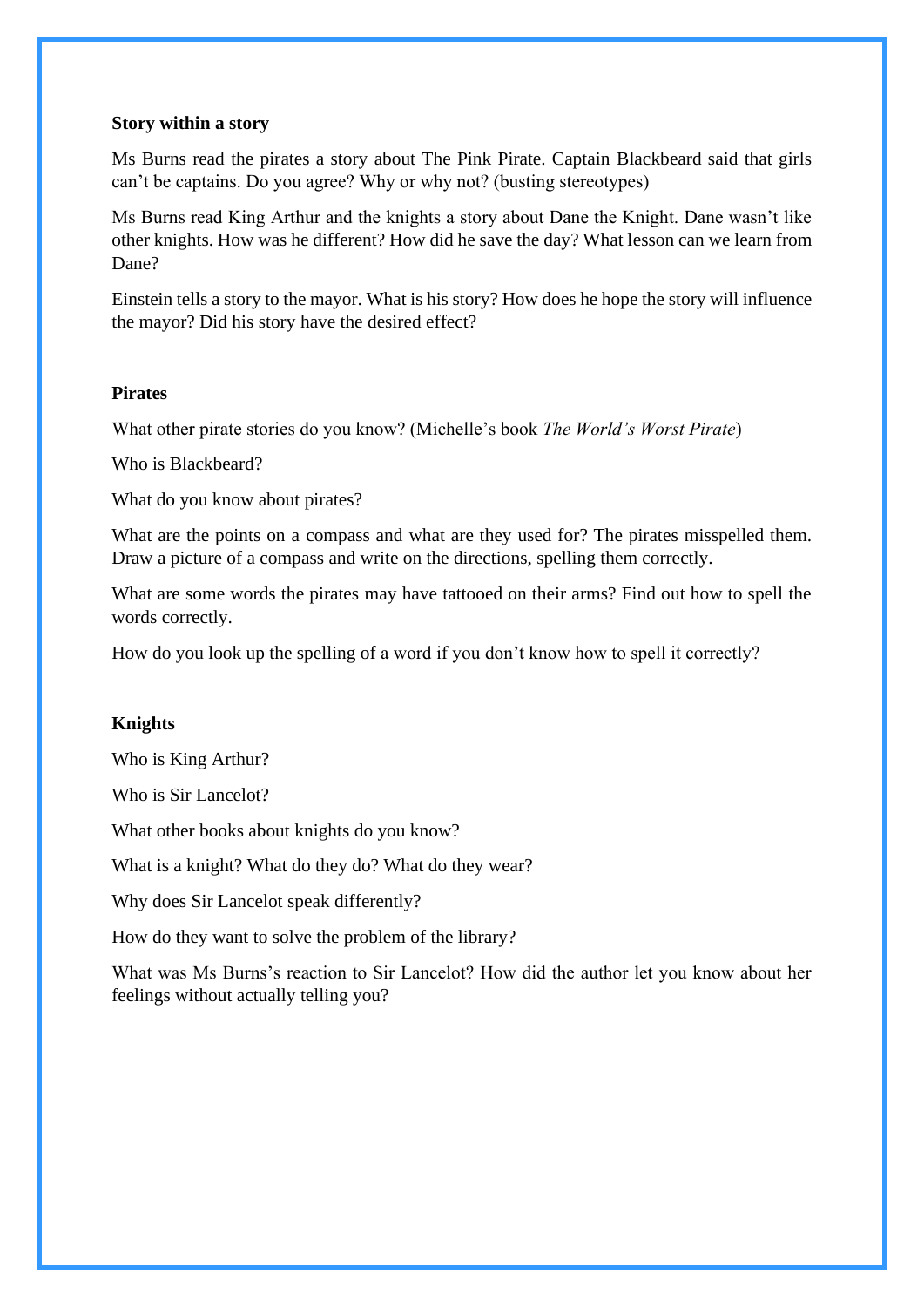#### **Einstein**

Who is Einstein? Why do Ms Burns and the children think Einstein will be able to help? What other famous scientists do you know? What are some of Einstein's theories that are mentioned? Which theory does he think will save the library? Did Einstein's plan work?

#### **Ms Burns wisdom**

Children may enjoy discussing the meaning and lessons from some quotes in the book, for example:

'A pirate may be richer in silver, gold and jewels than any king or queen alive, but unless you discover how wonderful books are, you will never know what real treasure is.' (p25)

'Georgia, the pink pirate, sailed away into the sunset, knowing that you can be anything you want to be, as long as you believe in yourself.' (p31)

'Sometimes the best way to win is to be kind and share the love from your heart. That is the best kind of hero there is.' (p49-50)

'No man is too good or too old to learn and if you will study what ought to be studied, you will become better men. Stories teach us to better know our rights as well as our duties.' (King Arthur p 51)

'What you do is the most important job ever! said Sass. 'You made me fall in love with books. You helped me learn how to dream.' (Sass talking to Ms Burns p 68)

#### **Library Rules**

Ms Burns explained some rules of the library to each of the characters that turned up.

What rules did she explain?

- Sit quietly
- Use inside voices
- Make good choices and be quiet

What are some of the rules of your library?

What is the purpose of the rules? Do you agree with them?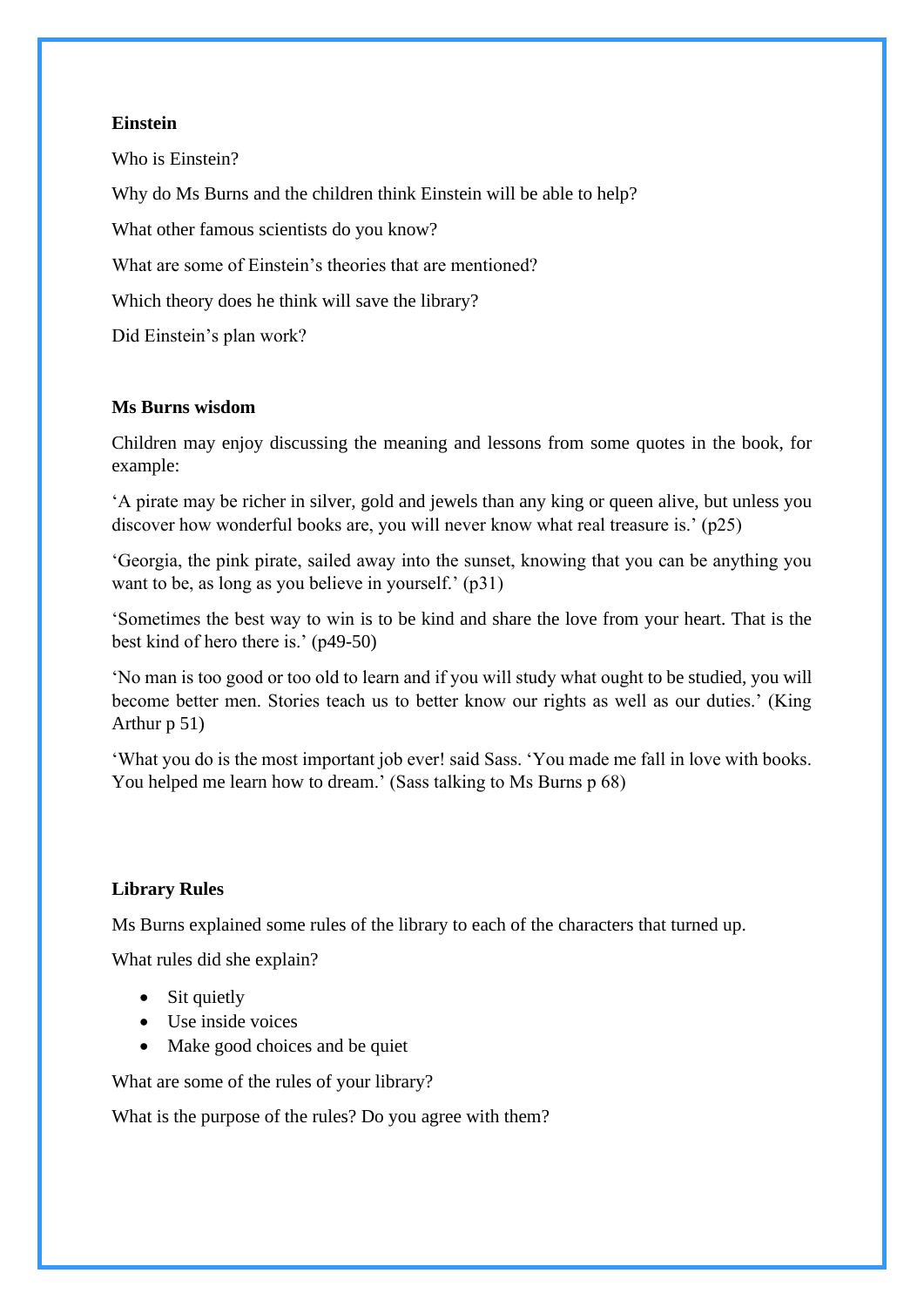#### **Saving the library**

How was the library saved?

Write a list of the dinosaurs that appeared in the library. Research to find out about them and what they looked like. What is the Dewy Decimal number for dinosaurs?

#### **Figurative language**

The author has used many similes and metaphors throughout the book. Discuss some of them and how they are used to enhance meaning. Write some of your own.

Examples:

'She fluttered her fake eyelashes until Sass thought they might fly off like big black butterflies.' (p8-9)

'a wave of anger spread through her like a bushfire' (p17)

'The far away sound of popping carried down the stairs as if the library was slowly filling with popcorn.' (p19)

'Sass bobbed in a half-hearted attempt at a curtsy but changed her mind at the last minute to bow and ended up looking like a fish dangling from a line.' (p43)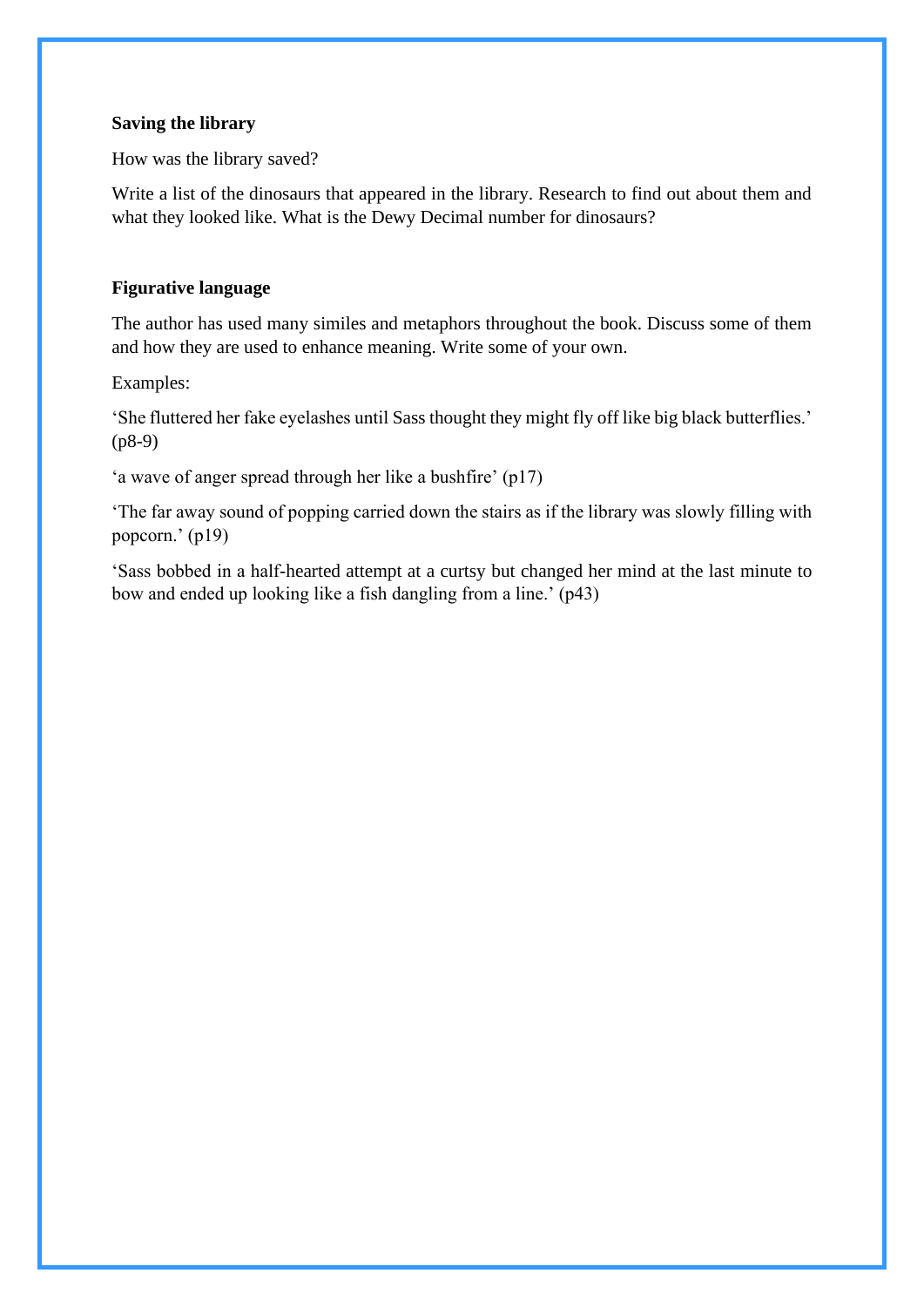## **Links to the Australian Curriculum**

## **English**

## **Literature Strand**

## **Responding to literature**

| Year 2 | $\bullet$ | Compare opinions about characters, events and settings in and between<br>texts (ACELT1589)                            |
|--------|-----------|-----------------------------------------------------------------------------------------------------------------------|
| Year 3 | $\bullet$ | Draw connections between personal experiences and the worlds of texts, and<br>share responses with others (ACELT1596) |
|        |           | Develop criteria for establishing personal preferences for literature<br>(ACELT1598)                                  |

## **Examining literature**

| <b>Year 2</b> | • Discuss the characters and settings of different texts and explore how<br>language is used to present these features in different ways (ACELT1591)                      |
|---------------|---------------------------------------------------------------------------------------------------------------------------------------------------------------------------|
| Year 3        | • Discuss how language is used to describe the settings in texts, and explore<br>how the settings shape the events and influence the mood of the narrative<br>(ACELT1599) |

## **Creating literature**

| <b>Year 2</b> | • Create events and characters using different media that develop key events<br>and characters from literary texts (ACELT1593)                                                                 |
|---------------|------------------------------------------------------------------------------------------------------------------------------------------------------------------------------------------------|
| <b>Year 3</b> | • Create imaginative texts based on characters, settings and events from<br>students' own and other cultures using visual features, for example<br>perspective, distance and angle (ACELT1601) |

# **Literacy Strand**

### **Texts in context**

|  | <b>Year 3</b> $\bullet$ Identify the point of view in a text and suggest alternative points of view |
|--|-----------------------------------------------------------------------------------------------------|
|  | (ACELY1675)                                                                                         |

## **Interacting with others**

|  | <b>Year 3</b> $\bullet$ Listen to and contribute to conversations and discussions to share |
|--|--------------------------------------------------------------------------------------------|
|  | information and ideas and negotiate in collaborative situations                            |
|  | (ACELY1676)                                                                                |